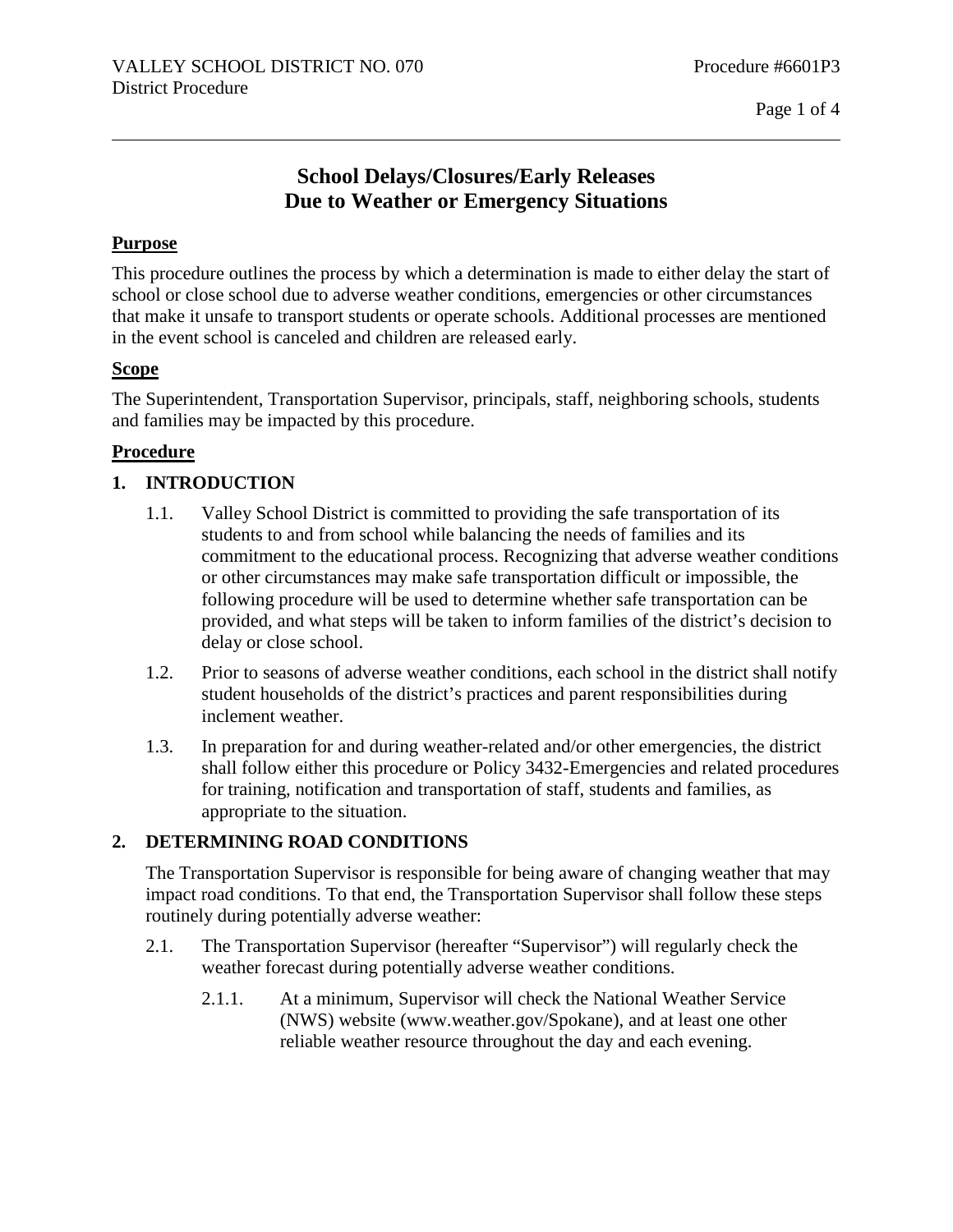- 2.2. 2:00 a.m. Should the evening weather forecast present any potential for adverse road conditions, the Supervisor will conduct an outside visual check of the weather on the following school-day early morning.
- 2.3. 3:00 a.m. When either the weather forecast or visual observation indicate the possibility of adverse road conditions, the Supervisor will conduct a second check of the updated NWS forecast and view the Detailed Hazards Map and Travel Forecast.
- 2.4. 3:15 a.m. When either the visual check and/or the updated weather forecast suggest adverse road conditions may exist, the Supervisor will begin a road conditions check by driving a pre-determined route covering the roads most likely to be adversely impacted.
- 2.5. Based upon the weather forecast, visual observation and road conditions check, the Supervisor will make a determination concerning the safe transportation of students and select one of the following:
	- (a) students can be safely transported to school at the regular time
	- (b) emergency routes only should be traveled by buses
	- (c) the start of school should be delayed two hours
	- (d) school should be canceled

## **3. COMMUNICATION**

#### **3.1. Recommendations**

- 3.1.1. 5:00 a.m. The Supervisor will contact the Superintendent or designee with a recommendation to transport students at the regular time, on emergency routes only, on a two-hour late start, or to close school for the day.
- 3.1.2. 5:10 a.m. The Superintendent or designee will communicate his/her decision to the Supervisor no later than 5:10 a.m.

## **3.2. Decisions**

- 3.2.1. 5:10 a.m. The Superintendent or designee will contact any other district principals to advise them of the decision.
- 3.2.2. 5:10 a.m. The Supervisor will contact drivers of the modified transportation plan through a pre-determined contact hierarchy.
- 3.2.3. 5:15 a.m. The Superintendent or designee will contact the district's media notification outlet to distribute the decision to the media.
- 3.2.4. 5:30 a.m. The Superintendent or designee will contact the lead school secretary to advise him/her of the decision.
- 3.2.5. 6:00 a.m. The lead school secretary will provide the district's mass communication service with a message to be distributed to all staff, and to the primary contacts of all students that ride Valley School District buses and/or attend Valley School, Paideia High School or Valley Early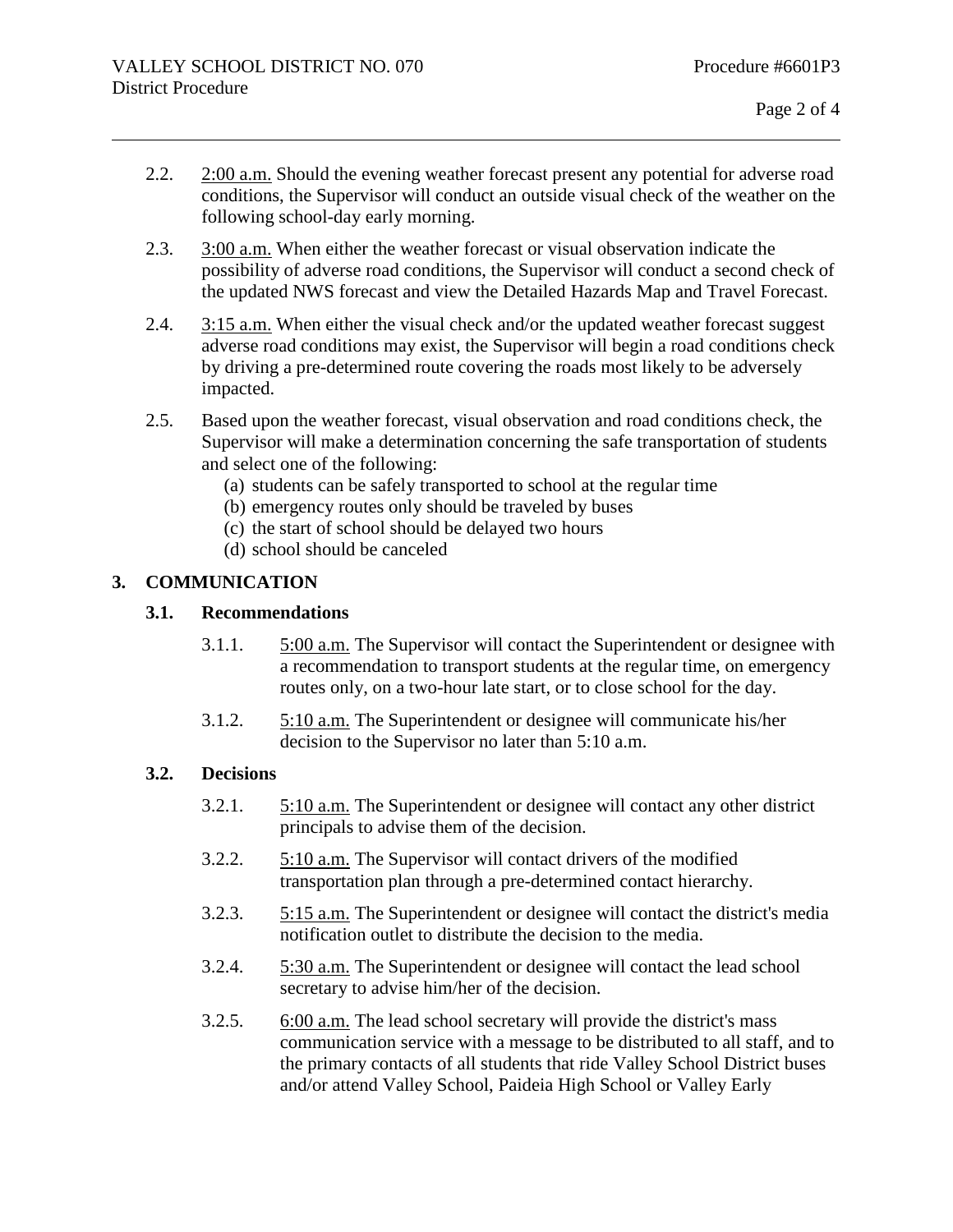Learning Center. The message will also be sent to neighboring school districts whose students are transported by Valley School District buses.

- 3.2.6. Prior to 6:30 a.m. The district's mass communication service will distribute the message.
- 3.2.7. Upon notification by the district's mass communication service, the district's Communications Department will post a message on local Pre-K-12 school websites.
- 3.2.8. The Superintendent or designee and Supervisor will continue to monitor weather and road conditions to determine resumption of the regular transportation schedule.

## **4. PRIOR NOTIFICATION OF SCHOOL DELAY OR CLOSURE, OR EARLY RELEASE**

- 4.1. When adverse weather conditions begin or are expected any time during a school day, the Superintendent or designee will consult with the Transportation Supervisor regarding anticipated road conditions for the return of students that day and/or for school the following day.
- 4.2. After consultation with the Supervisor, the Superintendent or designee will coordinate with neighboring school districts on a plan of action.
- 4.3. When the Superintendent or designee determines that a late start or school closure should occur the following school day, procedures 3.2.1 through 3.2.8 will be implemented at the time the decision is agreed upon.
- 4.4. In addition, when students are still on campus, a P.A. announcement will be made to notify students of the decision to delay or close school the following day.
- 4.5. The district will release students early only if extremely hazardous road conditions are developing that will make regular release time unwise. Coordination will occur with neighboring school districts so that all students relying on Valley School District buses can make their connection to the bus transporting them home. Additional precautions will be taken to ensure the safety of children being transported home early; for example, that a parent or older sibling is home to receive a student under the age of twelve. Parents will be notified via the district's mass communication system shortly after the decision is made.

## **Supporting Documentation**

National Weather Service<http://www.wrh.noaa.gov/otx/>

National Weather Service Chat<https://nwschat.weather.gov/>

NWS Spokane Weekly Weather Briefing<http://www.youtube.com/user/nwsspokane>